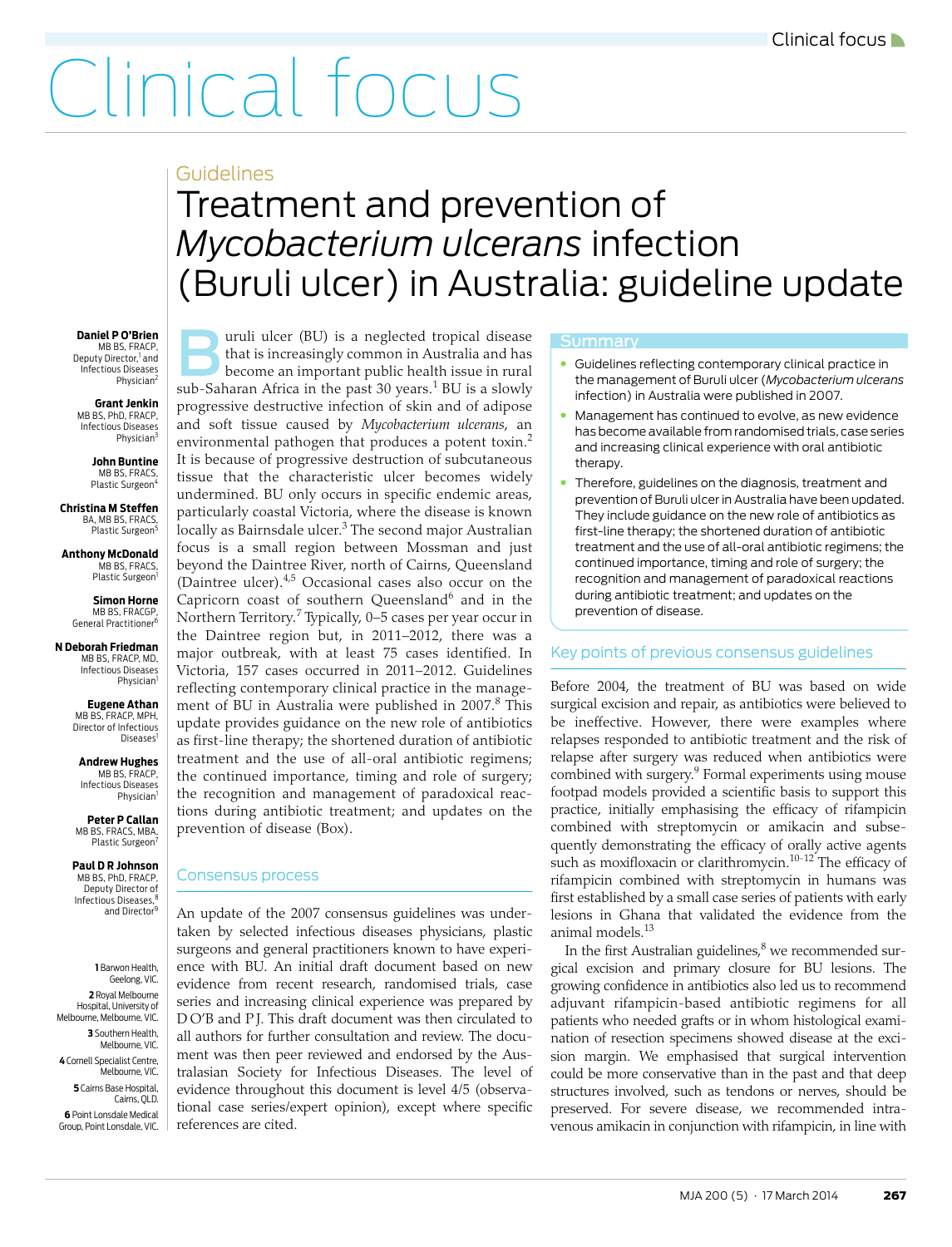the World Health Organization recommendation to use streptomycin with rifampicin. However, amikacin is now rarely used in Australia, due to individual cases of toxicity and excellent outcomes with all-oral regimens.  $9,14-16$  $9,14-16$  $9,14-16$  $9,14-16$ 

In the 2007 guidelines, we also highlighted the speed and accuracy of rapid diagnosis of BU using IS*2404* polymerase chain reaction (PCR) testing $17$  directly from ulcer swabs, and we recommended that this be the initial diagnostic test of choice.<sup>8</sup> However, for non-ulcerative or pre-ulcerative lesions (oedematous, plaques or nodules), $3$ swabs are not appropriate specimens, as they may produce false-negative results with this test, and fine-needle aspiration $18$  or punch, incisional or excisional biopsy is required to obtain tissue fluid or fresh tissue. Delays in diagnosis are associated with increased morbidity from BU. Once suspected, it is important to confirm the diagnosis within a reasonable time. In this regard, PCR testing is far superior to culture, which may take up to 12 weeks.

#### New information on the management of BU

#### Antibiotics

Prospective studies in humans have now shown clearly that treatment with antibiotics alone, without surgery, will lead to healing of BU lesions without recurrence.[16](#page-3-14)[,19-](#page-3-17)[21](#page-3-18) Regimens tested in randomised controlled trials include rifampicin for 8 weeks combined with intramuscular streptomycin for 8 weeks or for 4 weeks followed by clarithromycin for a further 4 weeks.<sup>19</sup> A recent observational study of 30 patients in Benin reported equivalent success with an entirely oral therapy of rifampicin plus clarithromycin daily. Fifty per cent of the patients in this study did not require surgery.<sup>22</sup> Treatment with oral rifampicin-containing antibi-otic regimens alone<sup>14[,16](#page-3-14)</sup> or combined with surgery<sup>15</sup> has also been used successfully in Australia. Based on this experience, both in Africa and Victoria, Australia, the majority of cases are now managed without surgery.

A combination of two antibiotics is recommended to potentially increase treatment effectiveness and reduce the risk of antibiotic resistance. Current WHO guidelines recommend combining an injectable agent (eg, strepto-mycin) with oral rifampicin.<sup>[23](#page-3-21)</sup> However, published local and overseas observational data confirms that oral rifampicin-based drug combinations are effective and well tolerated<sup>14[-16](#page-3-14),[22](#page-3-19)</sup> when combined with a second oral agent such as clarithromycin, moxifloxacin or ciprofloxacin. The use of all-oral regimens avoids aminoglycoside toxicity<sup>[9](#page-3-8)</sup> and improves patient acceptance.

We recommend rifampicin-containing combination oral antibiotic therapy for 8 weeks as first-line treatment for most patients with BU. Recommended doses are rifampicin 10 mg/kg per day up to 600 mg daily, plus any of clarithromycin 7.5 mg/kg twice daily (up to 500 mg per dose), moxifloxacin 400 mg once daily (not recommended for children) or ciprofloxacin 500 mg twice daily (not recommended for children).

According to WHO guidelines, $23$  based on available published evidence, clarithromycin is the preferred oral companion drug to rifampicin. Treatment-outcome data for the use of moxifloxacin is lacking, but available data show high levels of effectiveness in vitro and in mouse

Key points and recommendations for the diagnosis, treatment and prevention of *Mycobacterium ulcerans* infection (Buruli ulcer) in Australia

#### Diagnosis

- Diagnosis should be confirmed via nucleic acid detection by polymerase chain reaction.
- For non-ulcerative lesions (oedematous, plaques or nodules), swab specimens may produce false-negative results, and fine-needle aspirate or biopsy is required to obtain tissue fluid or fresh tissue for diagnosis.

#### Use of antibiotics

- Recommended for most lesions unless contraindicated, not tolerated or declined by the patient.
- The recommended antibiotic therapy is oral rifampicin combined with either clarithromycin or a fluoroquinolone (moxifloxacin or ciprofloxacin) as a second oral agent.
- Antibiotics should be administered for 8 weeks, unless the lesion involves deeper structures (eg, bone or joint) or is associated with prednisolone therapy for a severe paradoxical reaction, when it may be prolonged up to 12 weeks.
- Antibiotics should be administered for a minimum of 4 weeks before surgery aimed at definitive wound closure.
- Paradoxical reactions occur in up to 20% of patients and do not represent failure of antibiotic treatment.
- Severe paradoxical reactions may cause significant tissue necrosis, which may be managed with oral corticosteroids (prednisolone 0.5–1.0 mg/kg daily, tapered over 4– 8 weeks).

#### Role of surgery

- As microbiological and clinical cure is achieved with antibiotic treatment, surgery is not required for cure in addition to antibiotics.
- Surgery alone is an acceptable and effective alternative if:
- antibiotics are declined, contraindicated or not tolerated; or
- $\triangleright$  patient preference is for wide excision and direct closure of small lesions without antibiotics.

Note that there is a risk of relapse when surgery is performed without adjuvant antibiotics. The likelihood of relapse varies with patient characteristics, the lesion site and whether the margins of excision are clear.

- In lesions with significant skin or soft-tissue necrosis, conservative surgical debridement is indicated in combination with antibiotics to remove necrotic tissue and prepare the area for skin grafting or flap closure.
- Surgery may be required to repair large defects or to hasten the closure of a wound.

#### Prevention

- During outbreaks, people living in endemic areas are likely to reduce their risk of exposure by wearing protective clothing, avoiding biting insects, washing areas of skin or wounds exposed to soil and using insect repellents.
- In endemic areas in south-eastern Victoria, where there is evidence supporting mosquito transmission, local authorities should consider enhanced mosquito-control strategies.

models.[11,](#page-3-22)[12](#page-3-10) The use of ciprofloxacin is based on published in vitro evidence of its activity against *M. ulcerans*, [24](#page-3-23),[25](#page-3-24) and on clinical experience with its use in combination with rifampicin by clinicians from Barwon Health in Victoria[.15](#page-3-20)[,16,](#page-3-14)[26](#page-3-25) However, its use has not been studied in controlled clinical trials and it is not currently one of the oral drugs recommended by the WHO.[23](#page-3-21)

If rifampicin is contraindicated or not tolerated, we recommend clarithromycin combined with a fluoroquinolone antibiotic, based on data showing effectiveness in mouse models.[11](#page-3-22) In pregnancy, the combination of rifampicin and clarithromycin is recommended.[23](#page-3-21)

As discussed in the 2007 consensus guidelines, $8$  the use of antibiotics for the treatment of *M. ulcerans* is off-label. The usual precautions should be taken whenever new drugs are prescribed, and the full product information should always be consulted. Fluoroquinolones are not generally recommended in prepubertal children, as studies in animal models have demonstrated arthropathy.[27](#page-3-26) However, there is limited evidence from human studies that

**7** St John of God Hospital, Geelong, VIC. **8** Austin Health,

Melbourne, VIC. **9** WHO Collaborating Centre for *Mycobacterium ulcerans* (Western Pacific Region), Victorian Infectious Diseases Reference Laboratory, Melbourne, VIC.

danielo@ barwonhealth.org.au

doi: 10.5694/mja13.11331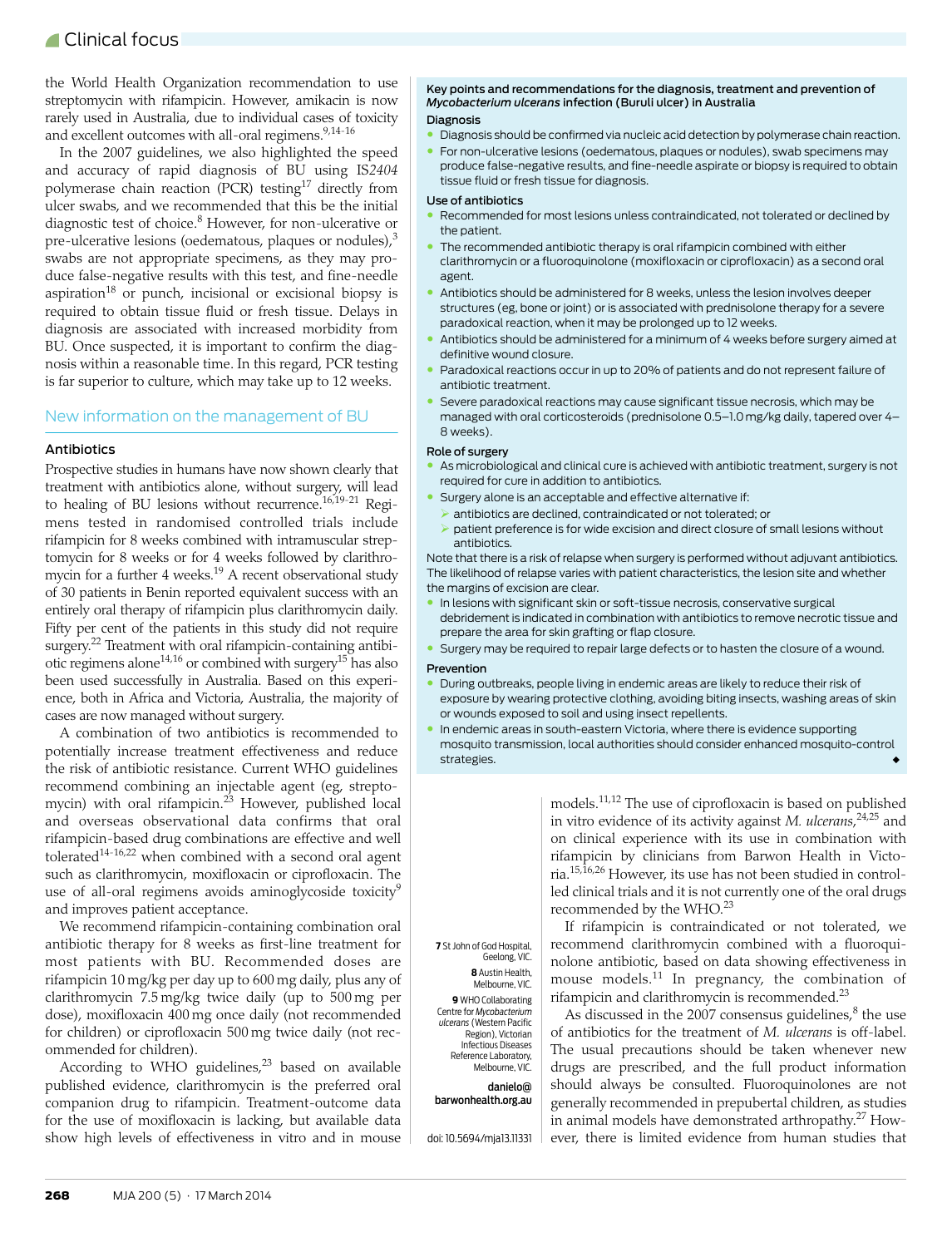short courses of ciprofloxacin may be safe in children.<sup>[28](#page-3-27)</sup> Patients should be warned about the small risk of drugrelated hepatitis associated with combinations that include rifampicin, and liver function should be monitored periodically. There is a small risk of tendinitis associated with quinolone use, and an alternative agent should be found if tendon stiffness develops during treatment. Because clarithromycin and fluoroquinolones can prolong the cardiac QT interval, this should be monitored by electrocardiograms at baseline and after 2 weeks of treatment, especially if these antibiotics are combined.

Lesions can be associated with significant necrosis, and healing of BU lesions is slow and known to continue for up to 12 months after completion of the recommended 8 week antibiotic regimen if skin defects are large, particu-larly when the diagnosis of BU has been delayed.<sup>[19](#page-3-17)</sup> Patients need to be educated that ulcers are often not healed when antibiotic therapy is ceased. Prolonged wound healing may also lead to significant expense and inconvenience from regular dressings and medical reviews, which can be disabling and may lead to time off work or school, resulting in both patient and health care provider dissatisfaction.

#### Surgery

While routine extensive curative surgery with wide margins is not required to sterilise infection and is now infrequently recommended, there is still a significant role for surgery in the management of BU.[29](#page-3-28)

Indications for surgery include:

• Debridement of necrotic tissue consistent with established surgical principles aimed at improving the rate of wound healing and preventing deformity or scarring in lesions with significant skin or soft-tissue necrosis. The extent of such surgery should be as conservative as practicable and, at times, may need to be repeated to remove newly recognised areas of necrosis or liquefied subcutaneous fat.

• When antibiotics are not tolerated, contraindicated or declined, curative excisional surgery can be attempted without antibiotics, or with a shorter duration of antibiotics in cases of intolerance. The excision should be performed with wide margins through uninvolved tissue. However, there is a risk of disease relapse, either locally or distantly, which is greater if histological margins of the excised specimen include visible bacteria or active inflammation, the patient is immunosuppressed, or the lesion had been present for  $\geqslant$  75 days before diagnosis. $^{30}$  $^{30}$  $^{30}$ 

• In some cases of advanced disease, surgery is required to repair large defects or to hasten the closure of a wound in order to lessen the expense and inconvenience of prolonged dressings, allow a faster return to normal daily activities, and increase patient and health care provider satisfaction with treatment. We recommend that antibiotics be given for at least 4 weeks, and generally for 8 weeks, before definitive repair to arrest disease progression and reduce inflammation. In our experience, this practice reduces the extent of the excision and often allows direct closure, although if an extensive residual skin defect remains, grafting or the use of vascularised tissue flaps may be necessary. The risk of bacteriological relapse is negligible in patients who have completed 8 weeks of antibiotics.[15](#page-3-20)

• Patients with small early lesions may elect to be managed with wide curative excision and direct closure, to avoid prolonged daily antibiotic treatment and to achieve more rapid wound closure.

• Delayed scar revision may be useful to reduce deformity and morbidity from BU disease.

#### Paradoxical reactions

About one in five patients treated with antibiotics develop worsening of the appearance of their BU lesion due to the development of a paradoxical reaction, also known as an immune reconstitution inflammatory reaction.<sup>31,32</sup> Clinically, this presents as a deterioration in the clinical appearance of the lesion after initial improvement, with increasing induration, pain, wound discharge and occasionally new ulceration. New lesions may also appear during or after the completion of antibiotic treatment, either locally or on a distant body site.<sup>[32](#page-3-31),[33](#page-3-32)</sup> This syndrome is often thought by clinicians to be caused by antibiotic failure and may trigger unnecessary surgical intervention or change in the antibiotic regimen. Histopathology of tissue excised from these reactions reveals an intense immune reaction, often with multinucleated giant cells, with few or sparse acid-fast bacilli visible.<sup>[34](#page-3-33)</sup> The mycobacteria in the lesions appear to be non-viable and thus mycobacterial cultures are usually negative, but PCR and acid-fast bacilli staining will remain positive in the majority of cases (59% and 88% of cases, respectively).[32](#page-3-31) The pathogenesis of paradoxical reactions is thought to be explained by the reversal of intense local immunosuppression mediated by mycolactone, a potent necrotising and immunosuppressive toxin produced by viable *M. ulcerans* cells that is responsible for most of the clinical manifestations of BU.<sup>2</sup> This leads to the development of an intense immunological reaction presumably against persisting dead or viable mycobacteria. Risk factors associated with paradoxical reactions in Australian patients include oedematous BU lesions, patient's age  $\geq 60$  years and the use of amikacin in the initial antibiotic regimen[.32](#page-3-31)

Initial management of clinically suspected paradoxical reactions is to exclude antibiotic failure, usually due to poor adherence which should be corrected if suboptimal. Antibiotic failure can be distinguished by histopathological examination of a tissue biopsy specimen, which will show features typical of untreated BU compared with the intense local inflammation in the case of a paradoxical reaction.<sup>[34](#page-3-33)</sup> However, true antibiotic failure during treatment in adherent patients is very rare in our experience. If a paradoxical reaction is considered likely, the antibiotic regimen should be continued at the same dose and duration as for mild to moderate reactions.[32](#page-3-31) For severe and destructive paradoxical reactions, we recommend oral prednisolone 0.5– 1.0 mg/kg daily tapered over 4–8 weeks, and in these cases antibiotics may be extended to 12 weeks' total duration.[35](#page-3-34),[36](#page-3-35) Fluctuant lesions may require aspiration or drainage, and some severe reactions may need to be managed with limited surgical debridement.<sup>[32](#page-3-31)</sup>

#### Heat therapy

There are several unpublished anecdotal reports of success with heat therapy which was employed before the effective